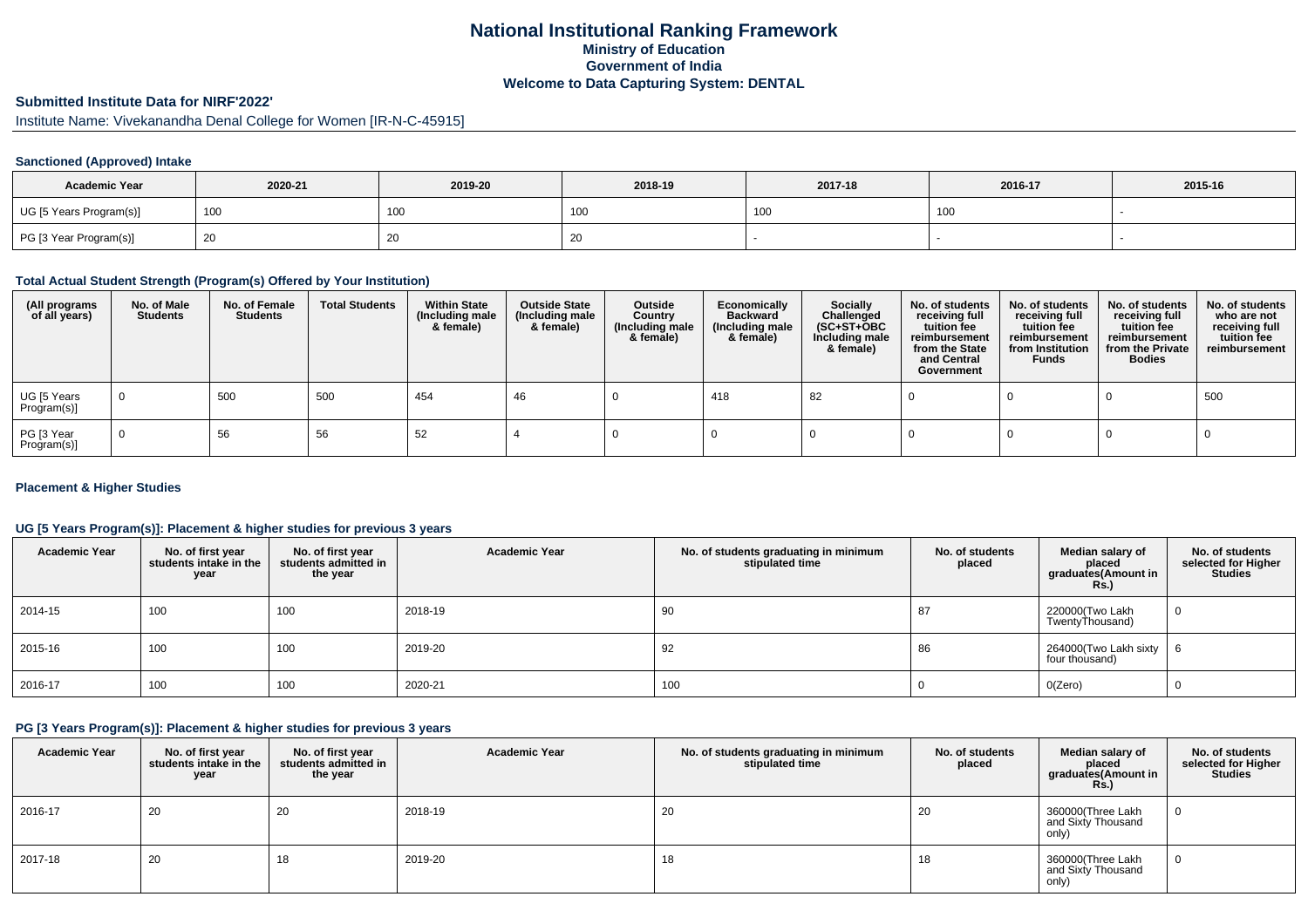| 2018-19 |  |  | 2020-21 |  |  | 360000<br>'Three Lakh<br>y Thousand<br><b>nnd</b><br>only |  |
|---------|--|--|---------|--|--|-----------------------------------------------------------|--|
|---------|--|--|---------|--|--|-----------------------------------------------------------|--|

#### **Ph.D Student Details**

| Ph.D (Student pursuing doctoral program till 2020-21 Students admitted in the academic year 2020-21 should not be entered here.) |         |                       |         |  |
|----------------------------------------------------------------------------------------------------------------------------------|---------|-----------------------|---------|--|
|                                                                                                                                  |         | <b>Total Students</b> |         |  |
| Full Time                                                                                                                        |         |                       |         |  |
| Part Time                                                                                                                        |         | 0                     |         |  |
| No. of Ph.D students graduated (including Integrated Ph.D)                                                                       |         |                       |         |  |
|                                                                                                                                  | 2020-21 | 2019-20               | 2018-19 |  |
| Full Time                                                                                                                        |         | 0                     |         |  |
| Part Time                                                                                                                        |         | v                     |         |  |
| No. of students Graduating in Super Speciality program (DM/MCH)                                                                  |         |                       |         |  |
| 2020-21                                                                                                                          | 2019-20 | 2018-19               |         |  |

# **Financial Resources: Utilised Amount for the Capital expenditure for previous 3 years**

| <b>Academic Year</b>                                                                                 | 2020-21                                                                                 | 2019-20                                                                              | 2018-19                                                                               |  |  |  |
|------------------------------------------------------------------------------------------------------|-----------------------------------------------------------------------------------------|--------------------------------------------------------------------------------------|---------------------------------------------------------------------------------------|--|--|--|
|                                                                                                      | <b>Utilised Amount</b>                                                                  | <b>Utilised Amount</b>                                                               | <b>Utilised Amount</b>                                                                |  |  |  |
| Annual Capital Expenditure on Academic Activities and Resources (excluding expenditure on buildings) |                                                                                         |                                                                                      |                                                                                       |  |  |  |
| Library                                                                                              | 4598745 (Forty five lakhs ninety eight thousand seven hundred<br>and forty five )       | 3783901 (Thirty Seven Lakhs eighty Three Thousand Nine<br>Hundred and one)           | 2435805 (Twenty Four Lakhs Thirty Five Thousand Eight<br>Hundred and Five)            |  |  |  |
| New Equipment for Laboratories                                                                       | 1219867 (Twelve lakh nineteen thousand eight hundred and<br>sixty seven)                | 2198294 (Twenty one lakhs ninety eight thousand two hundred<br>and ninety four)      | 4330000 (Forty Three Lakhs Thirty Thousand)                                           |  |  |  |
| Other expenditure on creation of Capital Assets (excluding<br>expenditure on Land and Building)      | 11997446 (One Crore nineteen lakhs ninety seven thousand<br>four hundred and forty six) | 44461276 (Four Crore Forty Four Lakhs Sixty One Thousand<br>Two Hundred Seventy Six) | 31130478 (Three Crore Eleven Lakhs Thirty Thousand Four<br>Hundred and Seventy Eight) |  |  |  |

# **Financial Resources: Utilised Amount for the Operational expenditure for previous 3 years**

| <b>Academic Year</b>                                                                                                                                                                           | 2020-21                                                                                        | 2019-20                                                                                 | 2018-19                                                                            |  |  |  |
|------------------------------------------------------------------------------------------------------------------------------------------------------------------------------------------------|------------------------------------------------------------------------------------------------|-----------------------------------------------------------------------------------------|------------------------------------------------------------------------------------|--|--|--|
|                                                                                                                                                                                                | <b>Utilised Amount</b>                                                                         | <b>Utilised Amount</b>                                                                  | <b>Utilised Amount</b>                                                             |  |  |  |
| <b>Annual Operational Expenditure</b>                                                                                                                                                          |                                                                                                |                                                                                         |                                                                                    |  |  |  |
| Salaries (Teaching and Non Teaching staff)                                                                                                                                                     | 47858707 (Four Crore Seventy Eight Lakhs Fifty eight<br>thousand seven hundred and seven only) | 58190995 (Five Crore Eighty One Lakhs Ninety Thousand Nine<br>Hundred and Ninety Five)  | 50252191 (Five Crore Twenty Five Lakhs Two Thousand One<br>Hundred and Ninety One) |  |  |  |
| Maintenance of Academic Infrastructure or consumables and<br>other running expenditures(excluding maintenance of hostels<br>and allied services, rent of the building, depreciation cost, etc) | 11021036 (One Crore ten lakhs twenty one thousand thirty six)                                  | 19825288 (One Crore Ninety Eight Lakh Twenty Five<br>Thousand Two Hundred Eighty Eight) | 9170723 (Ninety One Lakhs Seventy Thousand Seven<br>Hundred and Twenty Three)      |  |  |  |
| Seminars/Conferences/Workshops                                                                                                                                                                 | 30370 (thirty thousand three hundred and seventy only)                                         | 453971 (Four Lakhs Fifty Three Thousand Nine Hundred<br>Seventy One)                    | 486780 (Four Lakhs Eighty Six Thousand Seven Hundred and<br>Eighty)                |  |  |  |

**IPR**

| $\sim$ $\sim$ $\sim$ | $\sim$ $\sim$ $\sim$ $\sim$<br>2020<br>.<br>$\sim$ $\sim$ $\sim$ | 2019 | 2018 |
|----------------------|------------------------------------------------------------------|------|------|
|----------------------|------------------------------------------------------------------|------|------|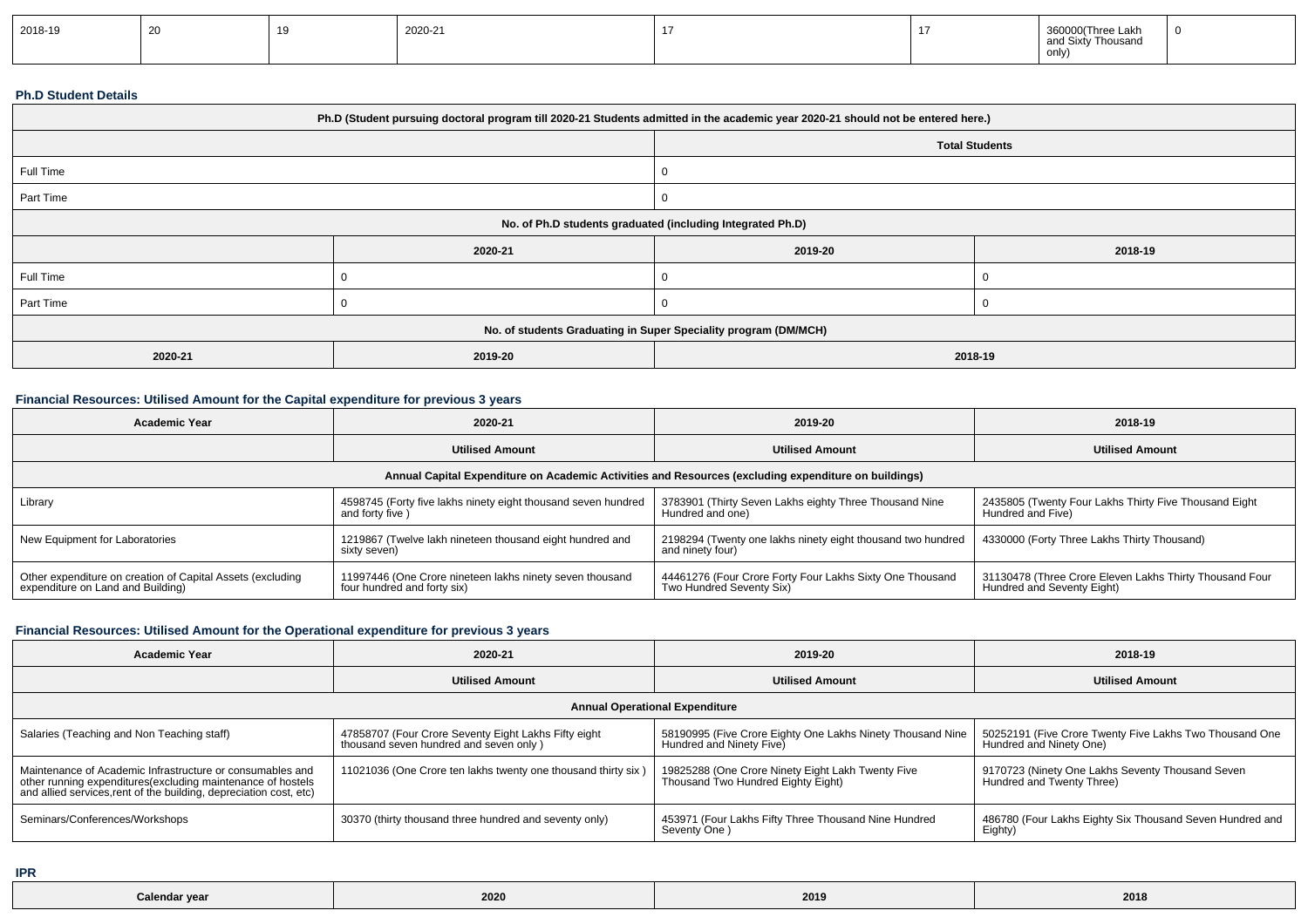| No. of Patents Published |  |  |
|--------------------------|--|--|
| No. of Patents Granted   |  |  |

# **Sponsored Research Details**

| <b>Financial Year</b>                    | 2020-21                     | 2019-20                     | 2018-19                      |
|------------------------------------------|-----------------------------|-----------------------------|------------------------------|
| Total no. of Sponsored Projects          |                             |                             |                              |
| Total no. of Funding Agencies            |                             |                             |                              |
| Total Amount Received (Amount in Rupees) | 20000                       | 20000                       | 160000                       |
| Amount Received in Words                 | TWENTY THOUSAND RUPEES ONLY | TWENTY THOUSAND RUPEES ONLY | ONE LAKH SIXTY THOUSAND ONLY |

# **OPD Attendance & Bed Occupancy**

| 37<br>in the calendar year 2020.<br>PD attendance<br>. Average OPP<br>the contract of the contract of the contract of the contract of the contract of |  |
|-------------------------------------------------------------------------------------------------------------------------------------------------------|--|
|-------------------------------------------------------------------------------------------------------------------------------------------------------|--|

# **PCS Facilities: Facilities of physically challenged students**

| 1. Do your institution buildings have Lifts/Ramps?                                                                                                         | Yes, more than 80% of the buildings |
|------------------------------------------------------------------------------------------------------------------------------------------------------------|-------------------------------------|
| 2. Do your institution have provision for walking aids, including wheelchairs and transportation from one building to another for<br>handicapped students? | Yes                                 |
| 3. Do your institution buildings have specially designed toilets for handicapped students?                                                                 | Yes, more than 40% of the buildings |

# **Faculty Details**

| Srno           | Name                                             | Age | <b>Designation</b>                                  | Gender | Qualification | Experience (In<br>Months) | <b>Currently working</b><br>with institution? | <b>Joining Date</b> | <b>Leaving Date</b>      | <b>Association type</b> |
|----------------|--------------------------------------------------|-----|-----------------------------------------------------|--------|---------------|---------------------------|-----------------------------------------------|---------------------|--------------------------|-------------------------|
|                | DR S SATHIYA<br><b>NARAYANA</b><br><b>MURTHY</b> | 37  | Professor                                           | Male   | Ph.D          | 136                       | Yes                                           | 04-09-2015          | $\overline{\phantom{a}}$ | Regular                 |
| 2              | DR S QAIRUNNISA                                  | 38  | Professor                                           | Female | Ph.D          | 157                       | Yes                                           | 24-10-2015          | $\sim$                   | Regular                 |
| 3              | T UMA ARASU                                      | 47  | Professor                                           | Female | $M.Sc + Ph.D$ | 158                       | Yes                                           | 26-03-2009          | $\sim$                   | Regular                 |
| 4              | SUBBULAKSHMI R                                   | 41  | Professor                                           | Female | $M.Sc + Ph.D$ | 171                       | Yes                                           | 08-03-2010          | $\sim$                   | Regular                 |
| 5              | DR S<br><b>GOKULANATHAN</b>                      | 68  | Dean / Principal /<br>Director / Vice<br>Chancellor | Male   | <b>MDS</b>    | 409                       | Yes                                           | 30-08-2006          | $\sim$                   | Regular                 |
| 6              | DR N BALAN                                       | 63  | Dean / Principal /<br>Director / Vice<br>Chancellor | Male   | <b>MDS</b>    | 233                       | Yes                                           | 01-10-2010          | $\sim$                   | Regular                 |
| $\overline{7}$ | DR S<br>NAGALAKSHMI                              | 48  | Professor                                           | Female | <b>MDS</b>    | 318                       | Yes                                           | 26-03-2012          | $\sim$                   | Regular                 |
| 8              | DR B K RAJKUMAR                                  | 41  | Professor                                           | Male   | <b>MDS</b>    | 185                       | Yes                                           | 06-01-2007          | $\sim$                   | Regular                 |
| 9              | DR K R RAMESH<br><b>KUMAR</b>                    | 40  | Reader                                              | Male   | <b>MDS</b>    | 171                       | Yes                                           | 02-11-2009          | $\sim$                   | Regular                 |
| 10             | DR SYED KHALID<br><b>ALTAF</b>                   | 44  | Reader                                              | Male   | <b>MDS</b>    | 166                       | Yes                                           | 07-07-2008          | $\sim$                   | Regular                 |
| 11             | DR S VINOTH                                      | 38  | Reader                                              | Male   | <b>MDS</b>    | 132                       | Yes                                           | 01-06-2012          | $\sim$                   | Regular                 |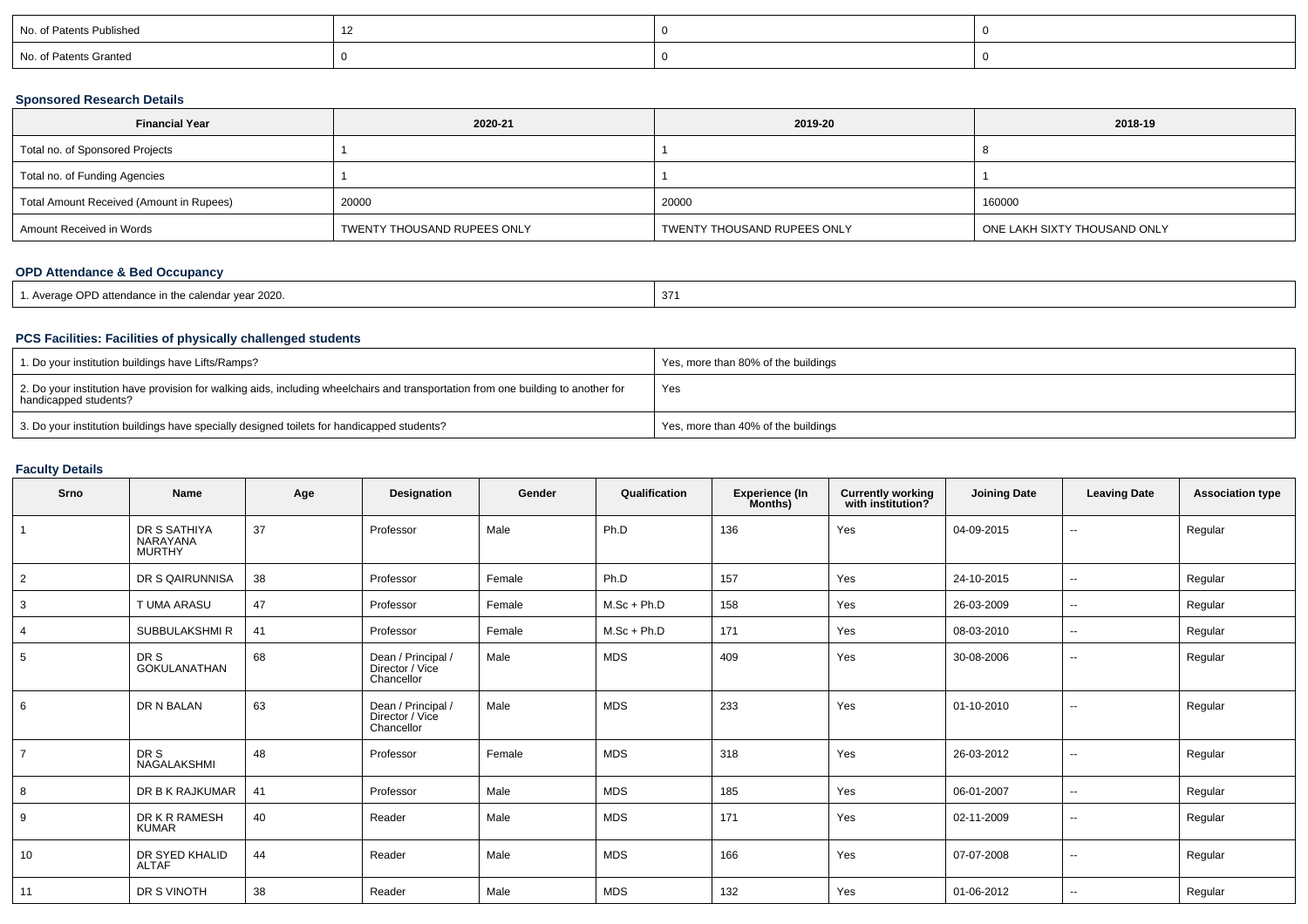| 12 | DR D DHAYANITHI                     | 43     | Reader    | Male   | <b>MDS</b> | 117    | Yes | 05-08-2013 | $\sim$                   | Regular |
|----|-------------------------------------|--------|-----------|--------|------------|--------|-----|------------|--------------------------|---------|
| 13 | DR D PAWAN<br><b>KUMAR BHANDARI</b> | 37     | Lecturer  | Male   | <b>MDS</b> | 90     | Yes | 26-11-2014 | --                       | Regular |
| 14 | DR K PREETHI                        | 37     | Lecturer  | Female | <b>MDS</b> | 42     | Yes | 01-02-2019 | $\overline{\phantom{a}}$ | Regular |
| 15 | DR S<br>ELANCHEZHIYAN               | 46     | Professor | Male   | <b>MDS</b> | 214    | Yes | 09-05-2012 | $\overline{\phantom{a}}$ | Regular |
| 16 | DR RAJKUMAR<br><b>DANIEL</b>        | 63     | Reader    | Female | <b>MDS</b> | 200    | Yes | 10-09-2006 | $\overline{\phantom{a}}$ | Regular |
| 17 | DR VENNILA K                        | 40     | Reader    | Female | <b>MDS</b> | 78     | Yes | 09-12-2015 | $\overline{\phantom{a}}$ | Regular |
| 18 | DR E GAYATHRI<br>PRIYADHARSHINI     | 34     | Reader    | Female | MDS        | 74     | Yes | 28-05-2018 | --                       | Regular |
| 19 | DR K BALU                           | 46     | Professor | Male   | <b>MDS</b> | 230    | Yes | 01-08-2011 | $\overline{\phantom{a}}$ | Regular |
| 20 | DR V DEVAKI                         | 45     | Professor | Female | <b>MDS</b> | 206    | Yes | 15-12-2009 | $\overline{\phantom{a}}$ | Regular |
| 21 | DR R AJAY                           | 33     | Reader    | Male   | MDS+Ph.D   | 97     | Yes | 16-04-2014 | ⊷.                       | Regular |
| 22 | DR N DEVI                           | 39     | Reader    | Female | MDS        | 151    | Yes | 11-09-2017 | ⊷.                       | Regular |
| 23 | DR P ARUN<br><b>KUMAR</b>           | 33     | Reader    | Male   | <b>MDS</b> | 79     | Yes | 05-10-2015 | −−                       | Regular |
| 24 | DR N GANAPATHY                      | 46     | Professor | Male   | <b>MDS</b> | 233    | Yes | 11-03-2008 | $\overline{\phantom{a}}$ | Regular |
| 25 | DR T<br>MAHESWARAN                  | 38     | Professor | Male   | <b>MDS</b> | 155    | Yes | 24-06-2009 | --                       | Regular |
| 26 | DR V ILAYARAJA                      | 40     | Reader    | Male   | <b>MDS</b> | 156    | Yes | 03-03-2014 | ⊷.                       | Regular |
| 27 | DR J DINESH<br>SHANKAR              | 35     | Reader    | Male   | MDS        | 124    | Yes | 02-05-2012 | $\overline{\phantom{a}}$ | Regular |
| 28 | DR T R YOITHAP<br>PRABHUNATH        | 35     | Reader    | Male   | MDS        | 124    | Yes | 02-05-2012 | $\overline{\phantom{a}}$ | Regular |
| 29 | DR.<br>PURUSHOTHAMAN<br>G           | 34     | Reader    | Male   | Ph.D       | 166    | Yes | 26-10-2015 | $\overline{\phantom{a}}$ | Regular |
| 30 | DR M SARANYA                        | 36     | Reader    | Female | <b>MDS</b> | 57     | Yes | 31-08-2017 | ⊷.                       | Regular |
| 31 | DR K M<br>TULLANITHI                | 40     | Professor | Male   | Ph.D       | 190    | Yes | 30-08-2006 | --                       | Regular |
| 32 | DR T GOMATHI<br>PRIYADHARSINI       | 36     | Reader    | Female | M.Sc.      | 109    | Yes | 14-04-2013 | −−                       | Regular |
| 33 | K KIRUTHIKA                         | 26     | Lecturer  | Female | M.Sc.      | $30\,$ | Yes | 05-02-2019 | $\overline{\phantom{a}}$ | Regular |
| 34 | DR GIRISH R<br><b>SHAVI</b>         | 43     | Professor | Male   | <b>MDS</b> | 214    | Yes | 02-05-2017 | Щ,                       | Regular |
| 35 | DR S SHANKAR                        | 41     | Reader    | Male   | MDS+Ph.D   | 152    | Yes | 01-09-2017 | $\overline{\phantom{a}}$ | Regular |
| 36 | DR LALITHAMBIGAI                    | $37\,$ | Reader    | Female | <b>MDS</b> | 96     | Yes | 19-09-2015 | щ.                       | Regular |
| 37 | DR M SUDHAA<br>MANI                 | 41     | Professor | Female | <b>MDS</b> | 181    | Yes | 25-05-2009 | н,                       | Regular |
| 38 | DR S YASMEEN<br>AHAMED              | 40     | Reader    | Male   | <b>MDS</b> | 118    | Yes | 12-07-2012 | н,                       | Regular |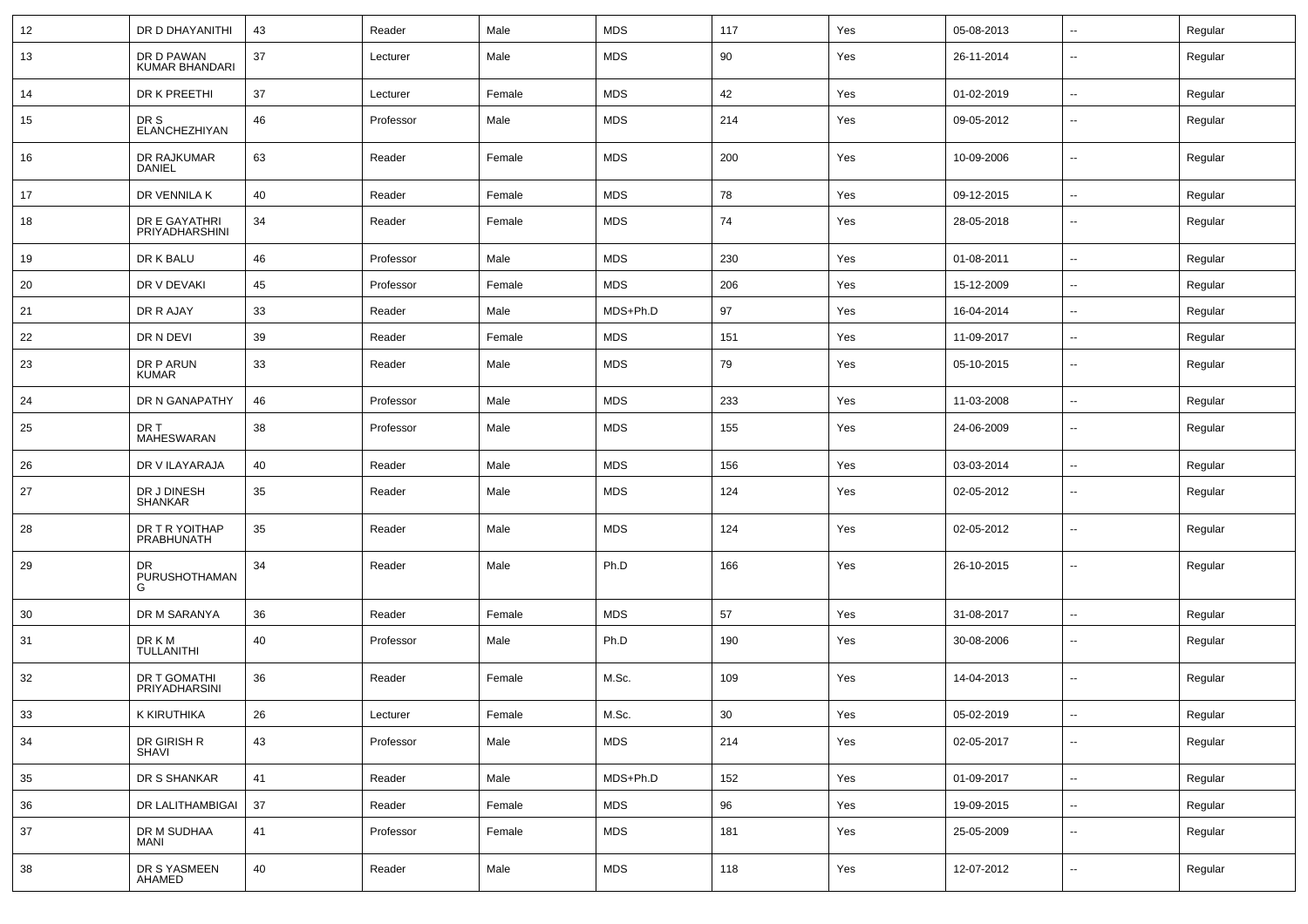| 39 | DR J BABU SUSAI<br><b>RAJ</b>         | 54 | Reader    | Male   | <b>MDS</b>           | 118 | Yes | 01-06-2012 | $\overline{\phantom{a}}$ | Regular |
|----|---------------------------------------|----|-----------|--------|----------------------|-----|-----|------------|--------------------------|---------|
| 40 | DR G S<br>SIVARAMAN                   | 34 | Lecturer  | Male   | <b>MDS</b>           | 95  | Yes | 26-06-2014 | $\sim$                   | Regular |
| 41 | DR AMBIGA P                           | 36 | Reader    | Female | <b>MDS</b>           | 94  | Yes | 14-07-2014 | $\sim$                   | Regular |
| 42 | DR R NARENDAR                         | 40 | Reader    | Male   | <b>MDS</b>           | 131 | Yes | 22-06-2011 | $\sim$                   | Regular |
| 43 | DR S P INDRA<br><b>KUMAR</b>          | 34 | Reader    | Male   | <b>MDS</b>           | 79  | Yes | 10-04-2017 | $\overline{\phantom{a}}$ | Regular |
| 44 | DR SACHU PHILIP                       | 46 | Professor | Female | Ph.D                 | 254 | Yes | 25-04-2013 | $\overline{\phantom{a}}$ | Regular |
| 45 | DR AJI MARKOSE                        | 48 | Professor | Male   | <b>MDS</b>           | 246 | Yes | 04-01-2016 | $\overline{\phantom{a}}$ | Regular |
| 46 | DR A ANDAMUTHU<br><b>SIVAKUMAR</b>    | 43 | Professor | Male   | <b>MDS</b>           | 213 | Yes | 02-03-2009 | $\overline{\phantom{a}}$ | Regular |
| 47 | DR J S<br><b>SIVAKUMAR</b>            | 40 | Reader    | Male   | <b>MDS</b>           | 144 | Yes | 09-06-2010 | $\overline{\phantom{a}}$ | Regular |
| 48 | DR J SARAVANA<br>PRIYAN<br>SOUNDAPPAN | 38 | Reader    | Male   | <b>MDS</b>           | 110 | Yes | 05-04-2013 | $\overline{\phantom{a}}$ | Regular |
| 49 | DR M<br>CHITTRARASU                   | 32 | Reader    | Male   | <b>MDS</b>           | 69  | Yes | 22-08-2016 | $\overline{\phantom{a}}$ | Regular |
| 50 | DR P TAMIL<br>THANGAM                 | 37 | Reader    | Female | <b>MDS</b>           | 76  | Yes | 22-04-2016 | $\overline{\phantom{a}}$ | Regular |
| 51 | DR S ARUL RAJA                        | 35 | Professor | Male   | Ph.D                 | 67  | Yes | 15-10-2018 | $\overline{\phantom{a}}$ | Regular |
| 52 | DR V MAHESH<br>MATHIAN                | 41 | Professor | Male   | <b>MDS</b>           | 207 | Yes | 21-02-2008 | $\overline{\phantom{a}}$ | Regular |
| 53 | DR M<br><b>GAWTHAMAN</b>              | 42 | Professor | Male   | <b>MDS</b>           | 184 | Yes | 21-06-2012 | $\overline{\phantom{a}}$ | Regular |
| 54 | DR S VINODH                           | 45 | Reader    | Male   | <b>MDS</b>           | 126 | Yes | 14-11-2011 | $\overline{\phantom{a}}$ | Regular |
| 55 | DR M<br>MANOHARAN                     | 36 | Reader    | Male   | <b>MDS</b>           | 90  | Yes | 08-07-2015 | $\overline{\phantom{a}}$ | Regular |
| 56 | DR M KAMATCHI                         | 31 | Lecturer  | Female | <b>MDS</b>           | 40  | Yes | 01-02-2019 | $\overline{\phantom{a}}$ | Regular |
| 57 | DR K JYOTHI                           | 46 | Professor | Female | MD                   | 143 | Yes | 18-10-2010 | $\overline{\phantom{a}}$ | Regular |
| 58 | DR G GEETHA                           | 34 | Reader    | Female | <b>MBBS</b>          | 69  | Yes | 01-12-2018 | $\overline{\phantom{a}}$ | Regular |
| 59 | DR A JESUDASAN                        | 50 | Reader    | Female | <b>MBBS</b>          | 132 | Yes | 03-08-2011 | $\overline{\phantom{a}}$ | Regular |
| 60 | DR D RAMESH                           | 38 | Lecturer  | Male   | MBBS                 | 93  | Yes | 24-12-2014 | $\overline{\phantom{a}}$ | Regular |
| 61 | DR S<br>ARTHANAREESWA<br>RAN          | 37 | Professor | Male   | MD                   | 123 | Yes | 06-06-2012 | $\overline{\phantom{a}}$ | Regular |
| 62 | DR S KUMARAVEL                        | 39 | Lecturer  | Male   | $\mathsf{MS}\xspace$ | 116 | Yes | 07-01-2013 | $\overline{\phantom{a}}$ | Regular |
| 63 | DR M NAVALADI                         | 37 | Lecturer  | Male   | <b>MBBS</b>          | 61  | Yes | 01-08-2017 | $\overline{\phantom{a}}$ | Regular |
| 64 | DR K<br>JAYAPRAKASH                   | 36 | Reader    | Male   | <b>DNB</b>           | 100 | Yes | 25-05-2014 | $\overline{\phantom{a}}$ | Regular |
| 65 | DR J KARTHICK<br>PANDI                | 35 | Lecturer  | Male   | <b>MBBS</b>          | 71  | Yes | 31-10-2016 | $\overline{\phantom{a}}$ | Regular |